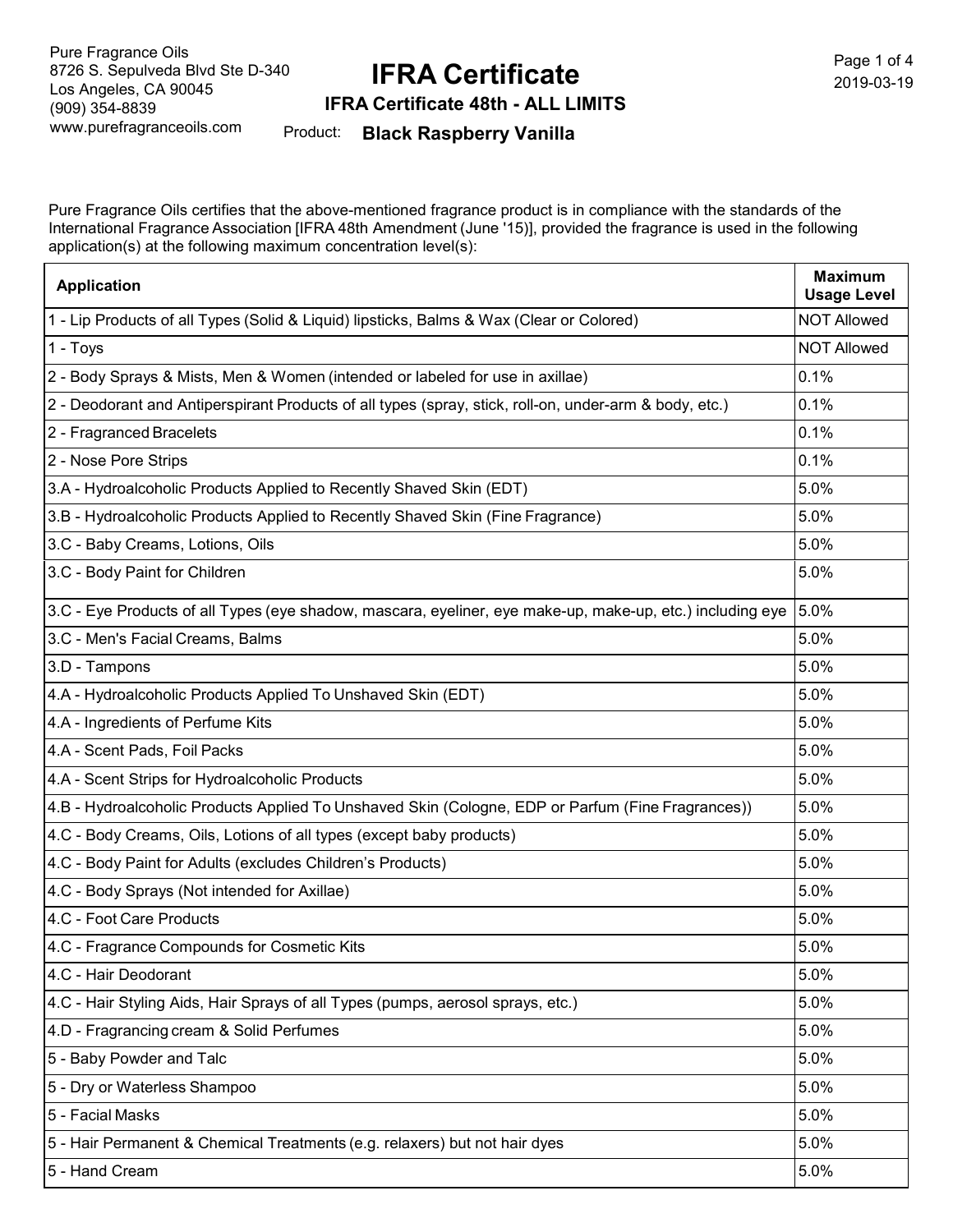## **IFRA Certificate**

Page 2 of 4 2019-03-19

#### **IFRA Certificate 48th - ALL LIMITS**

Product: **Black Raspberry Vanilla**

| <b>Application</b>                                                                                                | <b>Maximum</b><br><b>Usage Level</b> |
|-------------------------------------------------------------------------------------------------------------------|--------------------------------------|
| 5 - Hand sanitizers                                                                                               | 5.0%                                 |
| 5 - Wipes or Refreshing Tissues for Face, Neck, Hands, Body                                                       | 5.0%                                 |
| 5 - Women's Facial Creams/Facial Make-up                                                                          | 5.0%                                 |
| 6 - Mouthwash, Including Breath Sprays                                                                            | <b>NOT Allowed</b>                   |
| 6 - Toothpaste                                                                                                    | <b>NOT Allowed</b>                   |
| 7.A - Baby Wipes                                                                                                  | 2.0%                                 |
| 7.A - Intimate (Feminine) Wipes                                                                                   | 2.0%                                 |
| 7.A - Toilet Wipes                                                                                                | 2.0%                                 |
| 7.B - Insect Repellent (intended to be applied to the skin)                                                       | 2.0%                                 |
| 8.A - Hair Styling Aids Non-Spray of all types (mousse, gels, leave-in conditioners)                              | 5.0%                                 |
| 8.A - Make-up Removers of all types (not including face cleansers)                                                | 5.0%                                 |
| 8.A - Nail Care                                                                                                   | 5.0%                                 |
| 8.A - Powders & Talcs, All Types (Except baby Powders & Talcs)                                                    | 5.0%                                 |
| 8.B - Hair Dyes                                                                                                   | 5.0%                                 |
| 9.A - Bath Gels, Foams, Mousses, Salts, Oils & other products added to bathwater                                  | 5.0%                                 |
| 9.A - Body Washes of all types (including baby washes) & Shower Gels of all Type                                  | 5.0%                                 |
| 9.A - Conditioner (Rinse-Off)                                                                                     | 5.0%                                 |
| 9.A - Depilatory, all (including Body Waxes for mechanical hair removal)                                          | 5.0%                                 |
| 9.A - Face Cleansers of all types (washes, gels, scrubs, etc.)                                                    | 5.0%                                 |
| 9.A - Shampoos of all types (including baby shampoos)                                                             | 5.0%                                 |
| 9.A - Shaving Creams of all types (stick, gels, foams, etc.)                                                      | 5.0%                                 |
| 9.A - Soap Liquid & Bar (Toilet Soap)                                                                             | 5.0%                                 |
| 9.B - Feminine Hygiene - Pads & Liners                                                                            | 5.0%                                 |
| 9.B - Toilet Paper                                                                                                | 5.0%                                 |
| 9.B - Wheat Bags                                                                                                  | 5.0%                                 |
| 9.C - Air fresheners sprays (incl. Room Sprays, Aerosols & Pump; excl. deodorant, hair styling aids, &<br>animal) | 5.0%                                 |
| 9.C - Facial Tissues, Napkins & Paper Towels                                                                      | 5.0%                                 |
| 10.A - Dry Cleaning Kits                                                                                          | 5.0%                                 |
| 10.A - Fabric Softeners of all types including fabric softener sheets                                             | 5.0%                                 |
| 10.A - Hand Dishwashing Detergent including concentrates                                                          | 5.0%                                 |
| 10.A - Handwash Laundry Detergents of all types including concentrates                                            | 5.0%                                 |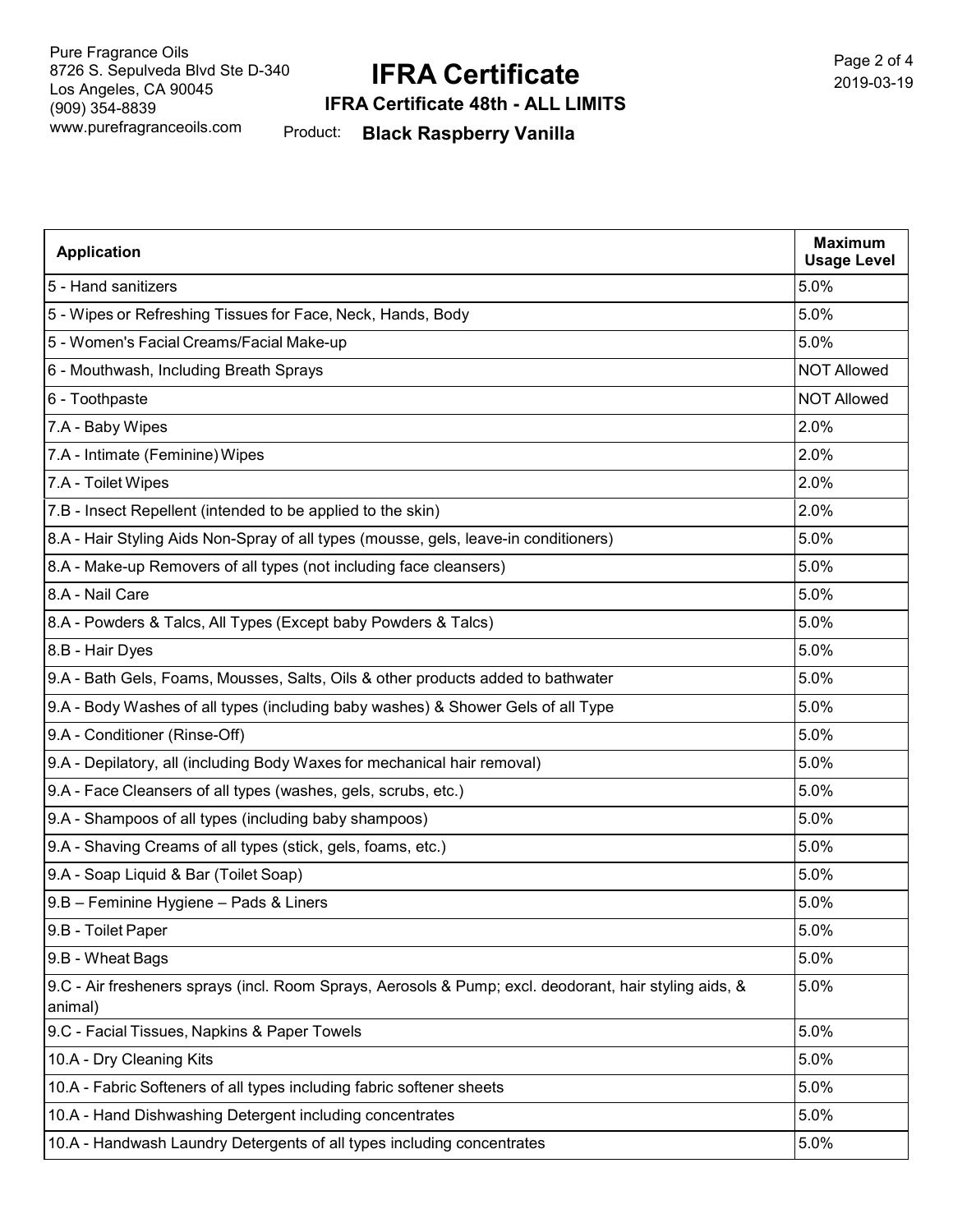# **IFRA Certificate**

Page 3 of 4 2019-03-19

**IFRA Certificate 48th - ALL LIMITS**

Product: **Black Raspberry Vanilla**

| <b>Application</b>                                                                                                                     | <b>Maximum</b><br><b>Usage Level</b> |
|----------------------------------------------------------------------------------------------------------------------------------------|--------------------------------------|
| 10.A - Hard Surface Cleaners (Bathroom & Kitchen Cleansers & Furniture polish, etc.)                                                   | 5.0%                                 |
| 10.A - Machine Wash Laundry Detergent & Bleach (liquids, powders, tablets, etc.) including laundry bleach<br>and concentrates          | 5.0%                                 |
| 10.A - Other Household Cleaning Products (fabric, soft surface & Carpet Cleaners)                                                      | 5.0%                                 |
| 10.A - Shampoos for pets                                                                                                               | 5.0%                                 |
| 10.B - Diapers                                                                                                                         | 5.0%                                 |
| 10.B - Scented Gloves or Socks                                                                                                         | 5.0%                                 |
| 10.B - Toilet seat wipes                                                                                                               | 5.0%                                 |
| 11 - Air Delivery Systems (Automated or with Manual Activator) with no contact with dispensing port.                                   | No Restriction                       |
| 11 - Air Fresheners (Solids, Liquid or Closed systems). Excluding Manual Deliver Room Spray Products                                   | No Restriction                       |
| 11 - All Non-Skin, or incidental skin, Contact                                                                                         | No Restriction                       |
| 11 - Animal sprays & Cat Litter                                                                                                        | No Restriction                       |
| 11 - Candles                                                                                                                           | No Restriction                       |
| 11 - Concentrated Aerosol Air Fresheners for metered systems                                                                           | No Restriction                       |
| 11 - Deodorizers/Maskers not intended for skin contact (Fabric drying machine deodorizers, carpet powders) No Restriction              |                                      |
| 11 - Floor Wax                                                                                                                         | No Restriction                       |
| 11 - Fuels & Paints                                                                                                                    | No Restriction                       |
| 11 - Insecticides (mosquito coil, paper, electrical, for clothing) excluding aerosols                                                  | No Restriction                       |
| 11 - Joss Sticks, Incense, Crystals/Stones, Blotters, Sachets & Fragrance Lamp Ring                                                    | No Restriction                       |
| 11 - Liquid Air Freshener Refills (Cartridge & Non-Cartridge Systems)                                                                  | No Restriction                       |
| 11 - Machine Dishwash detergent and deodorizers                                                                                        | No Restriction                       |
| 11 - Machine only Laundry Detergent (e.g. liquitabs)                                                                                   | No Restriction                       |
| 11 - Odored Distilled Water (that can be added to steam irons)                                                                         | No Restriction                       |
| 11 - Plastic Articles (excluding toys)                                                                                                 | No Restriction                       |
| 11 - Reed Diffusers & Liquid Refills (Cartridge & Non-Cartridge Systems)                                                               | No Restriction                       |
| 11 - Scent delivery systems using dry air technology that releases a fragrance without sprays, aerosols or<br>heated oils              | No Restriction                       |
| 11 - Scent Pack                                                                                                                        | No Restriction                       |
| 11 - Scratch and Sniff                                                                                                                 | No Restriction                       |
| 11 - Shoe Polishes                                                                                                                     | No Restriction                       |
| 11 - Toilet Blocks                                                                                                                     | No Restriction                       |
| 11 - Treated Textiles (starch sprays, fabric treated with fragrance after wash, deodorizers for textiles, tights<br>with moisturizers) | No Restriction                       |